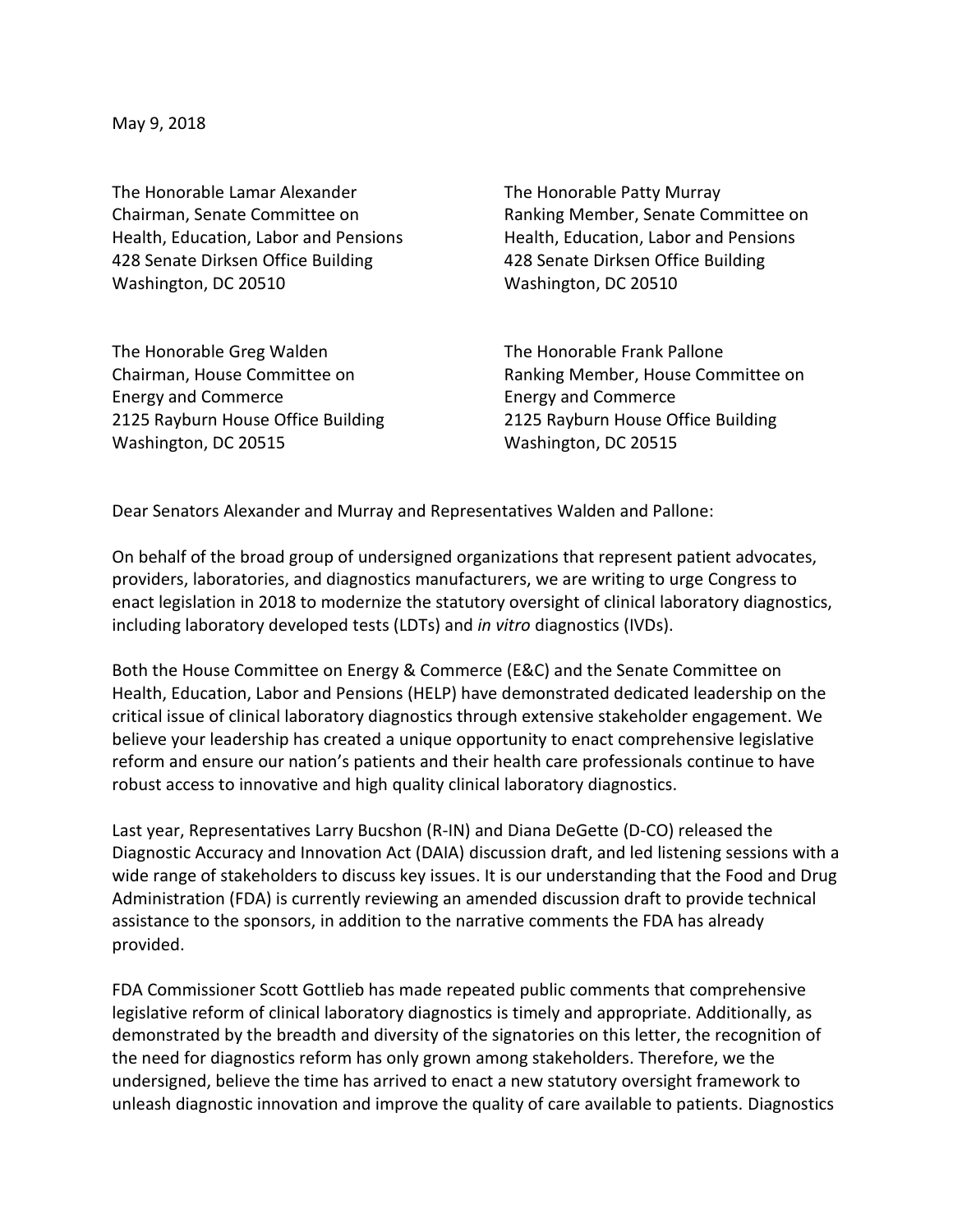reform is a bipartisan, bicameral issue that has the support of the FDA, making it a suitable issue to be completed in 2018.

Stakeholders have never been more aligned on the need for diagnostics reform than we are now. With leadership provided by you, your fellow committee members, and the administration, we believe the goal of a new statutory framework is within reach. As stakeholders we stand ready to continue the work necessary to finalize a consensus diagnostics reform package this year.

If you have any questions, kindly contact Caroline Powers, American Cancer Society Cancer Action Network, at [caroline.powers@cancer.org;](mailto:caroline.powers@cancer.org) Tom Sparkman, ACLA, at [tsparkman@acla.com;](mailto:tsparkman@acla.com) or Duane Wright, AdvaMed, at [dwright@advamed.org.](mailto:dwright@advamed.org)

Sincerely,

AdvaMedDx American Cancer Society Cancer Action Network American Clinical Laboratory Association Friends of Cancer Research Abbott American Brain Tumor Association American Society for Clinical Laboratory Science American Society of Clinical Oncology ARUP Laboratories BD Beckman Coulter, Inc. Biotechnology Innovation Organization (BIO) Biodesix bioMérieux Inc Bio-Rad Laboratories Bladder Cancer Advocacy Network Bonnie J. Addario Lung Cancer Foundation CancerCare Cancer Support Community Cardinal Health Cepheid Colorectal Cancer Alliance Corgenix Diagnostics Cure CMD Exact Sciences Fight Colorectal Cancer FORCE: Facing Our Risk of Cancer Empowered Foundation Medicine Free ME from Lung Cancer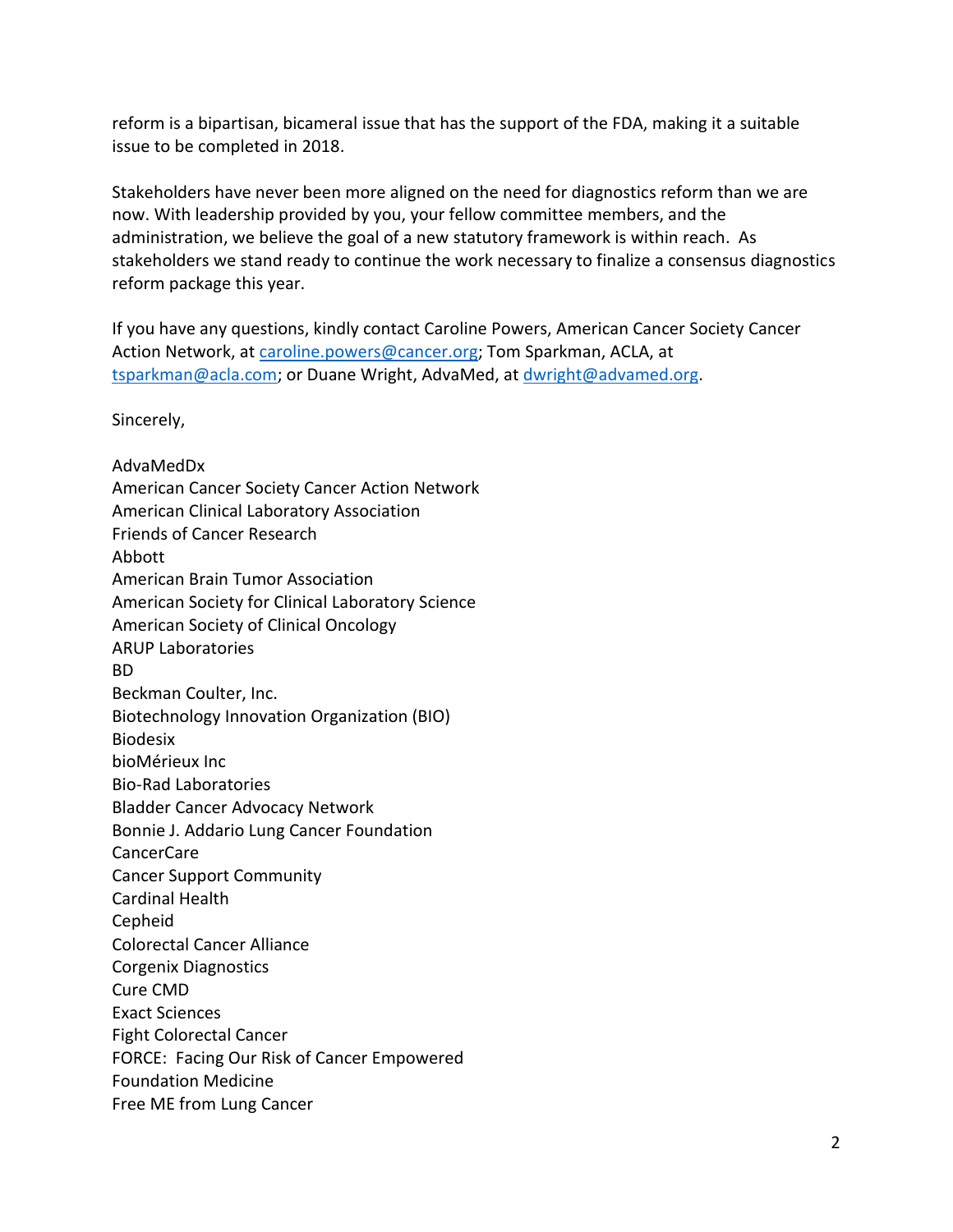Genomic Health Guardant Health Hologic, Inc. Illumina Immune Deficiency Foundation Instrumentation Laboratory International Cancer Advocacy Network IFAA - International Foundation for Autoimmune and Autoinflammatory Arthritis Johnson & Johnson Joint Venture Hospital Laboratories Kidney Cancer Action Network Laboratory Corporation of America Holdings Li-Fraumeni Syndrome Association Living Beyond Breast Cancer Lung Cancer Alliance Lung Cancer Circle of Hope Lung Cancer Initiative LUNGevity Foundation Lupus and Allied Diseases Association Lupus Foundation of America Mayo Medical Laboratories MLD Foundation MPN Research Foundation Myriad Genetic Laboratories National Alliance of State Prostate Cancer Coalitions National Infusion Center Association National Lymphedema Network National Ovarian Cancer Coalition NeoGenomics Laboratories NothingPink Oncology Nursing Society Orgentec Diagnostics Ortho Clinical Diagnostics Ovarian Cancer Research Fund Alliance Prevent Cancer Foundation Prostate Health Education Network QIAGEN Quest Diagnostics Quidel Corporation Roche Diagnostics Seikisui Diagnostics Siemens Healthcare Diagnostics Society for Women's Health Research Sonic Healthcare USA